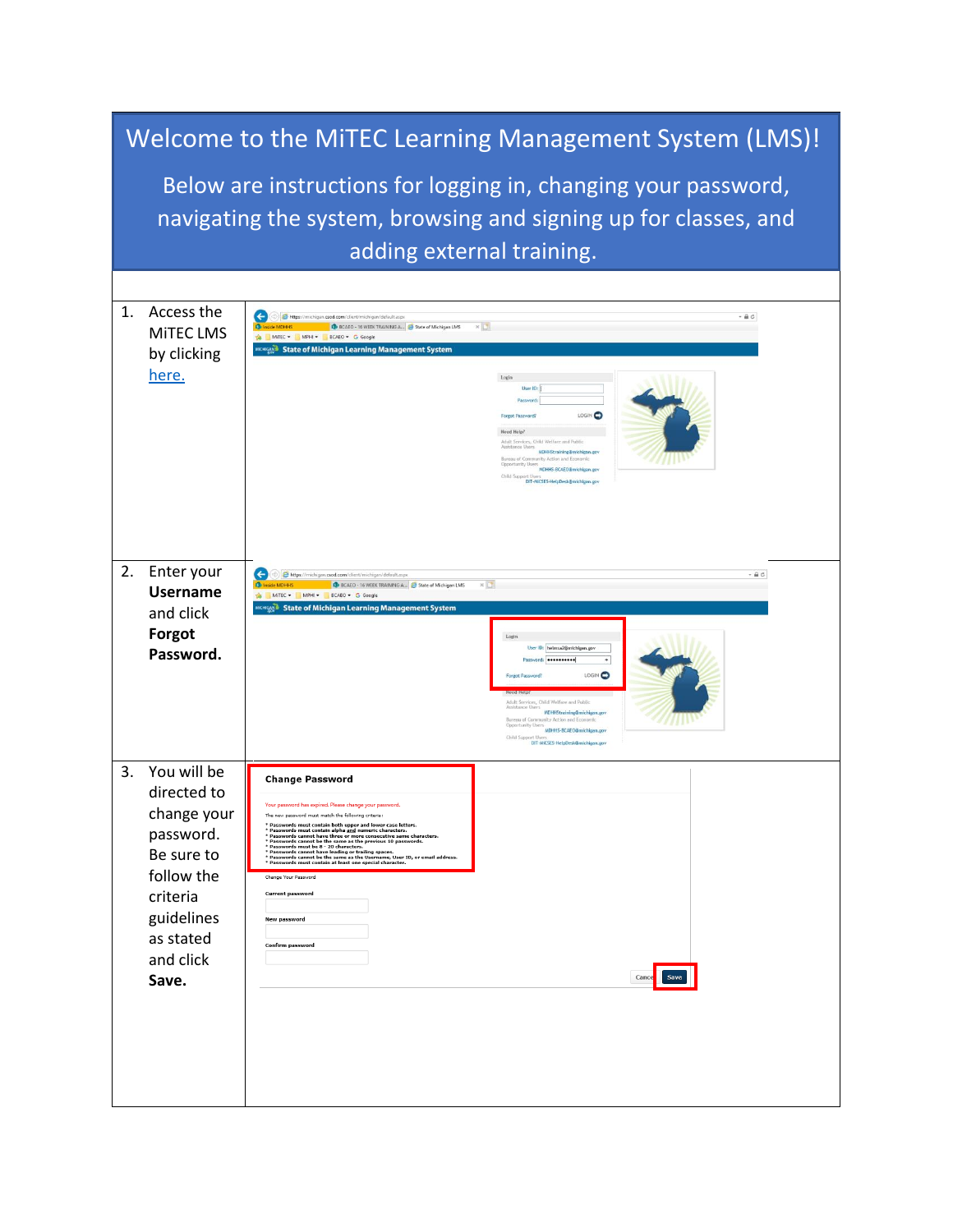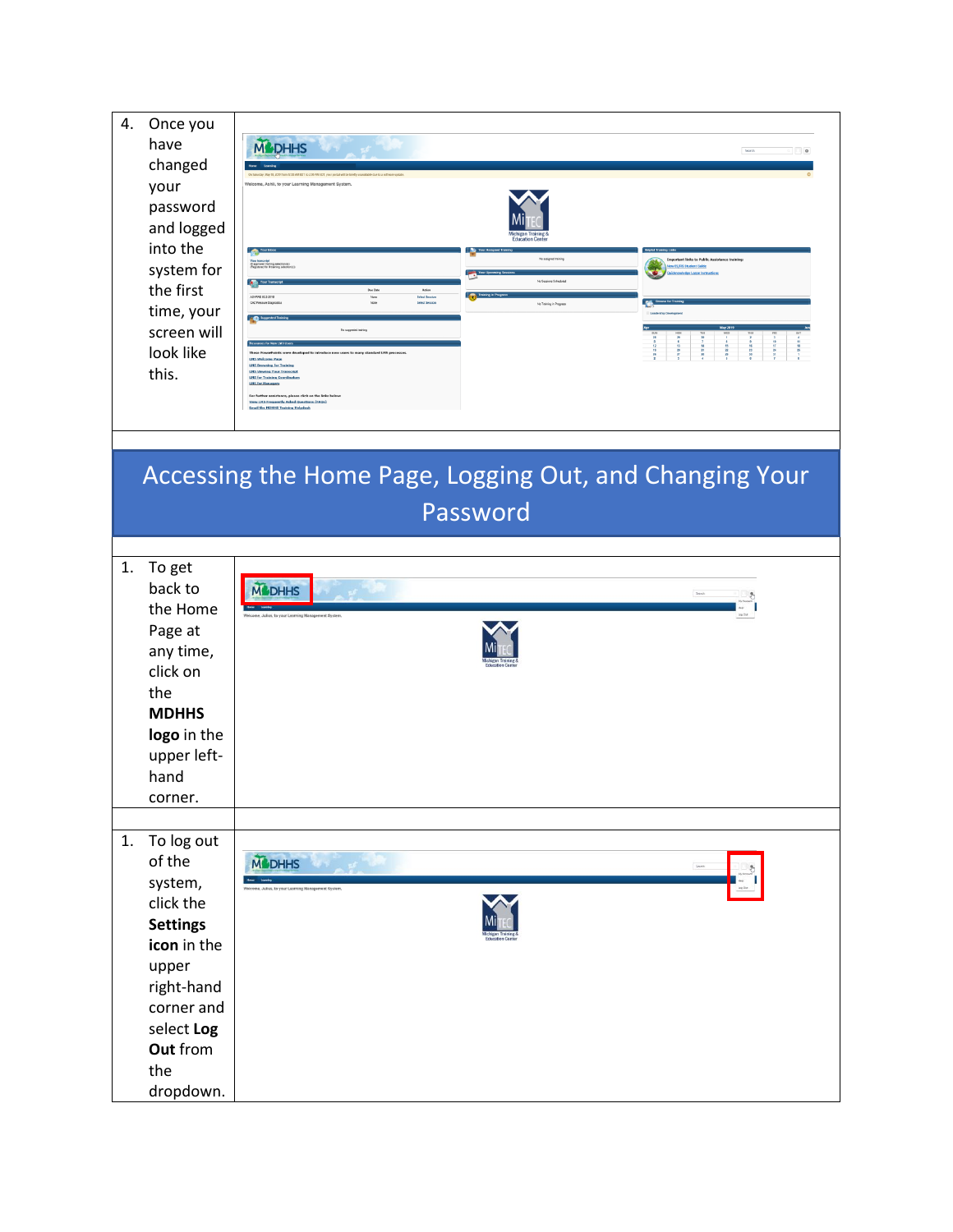| 1. | If you<br>need to<br>change<br>your<br>password,<br>click on<br>the<br><b>Settings</b><br>icon in the<br>upper<br>right-hand<br>corner and<br>select My<br><b>Account</b><br>from the | Search<br>Q<br>My Account<br>Help<br>Log Out                                                                                                                                                                                                                                                                                                                                                                                                                                                                                                                                                                                                                           |
|----|---------------------------------------------------------------------------------------------------------------------------------------------------------------------------------------|------------------------------------------------------------------------------------------------------------------------------------------------------------------------------------------------------------------------------------------------------------------------------------------------------------------------------------------------------------------------------------------------------------------------------------------------------------------------------------------------------------------------------------------------------------------------------------------------------------------------------------------------------------------------|
|    | dropdown.                                                                                                                                                                             |                                                                                                                                                                                                                                                                                                                                                                                                                                                                                                                                                                                                                                                                        |
| 2. | Click<br><b>Options</b><br>and select<br>Change<br>Password.                                                                                                                          | Preferences<br>Options v<br>Change Password<br>Ashli Helms<br>BCAEO<br><b>MDHHS</b><br>Public<br>Settings<br>Select Signature<br><u>Hihli Helmi</u> ▼<br>Save<br>Cancel                                                                                                                                                                                                                                                                                                                                                                                                                                                                                                |
| 3. | Change<br>Password<br>using the<br>criteria<br>guidelines<br>provided<br>and click<br>Save.                                                                                           | $\times$<br>Change Password<br>The new password must match the following criteria:<br>* Passwords must contain both upper and lower case letters.<br>* Passwords must contain alpha and numeric characters.<br>* Passwords cannot have three or more consecutive same characters.<br>* Passwords cannot be the same as the previous 10 passwords.<br>* Passwords must be 8 - 20 characters.<br>* Passwords cannot have leading or trailing spaces.<br>* Passwords cannot be the same as the Username, User ID, or email address.<br>* Passwords must contain at least one special character.<br>Current password<br>New password<br>Confirm password<br>Cancel<br>Save |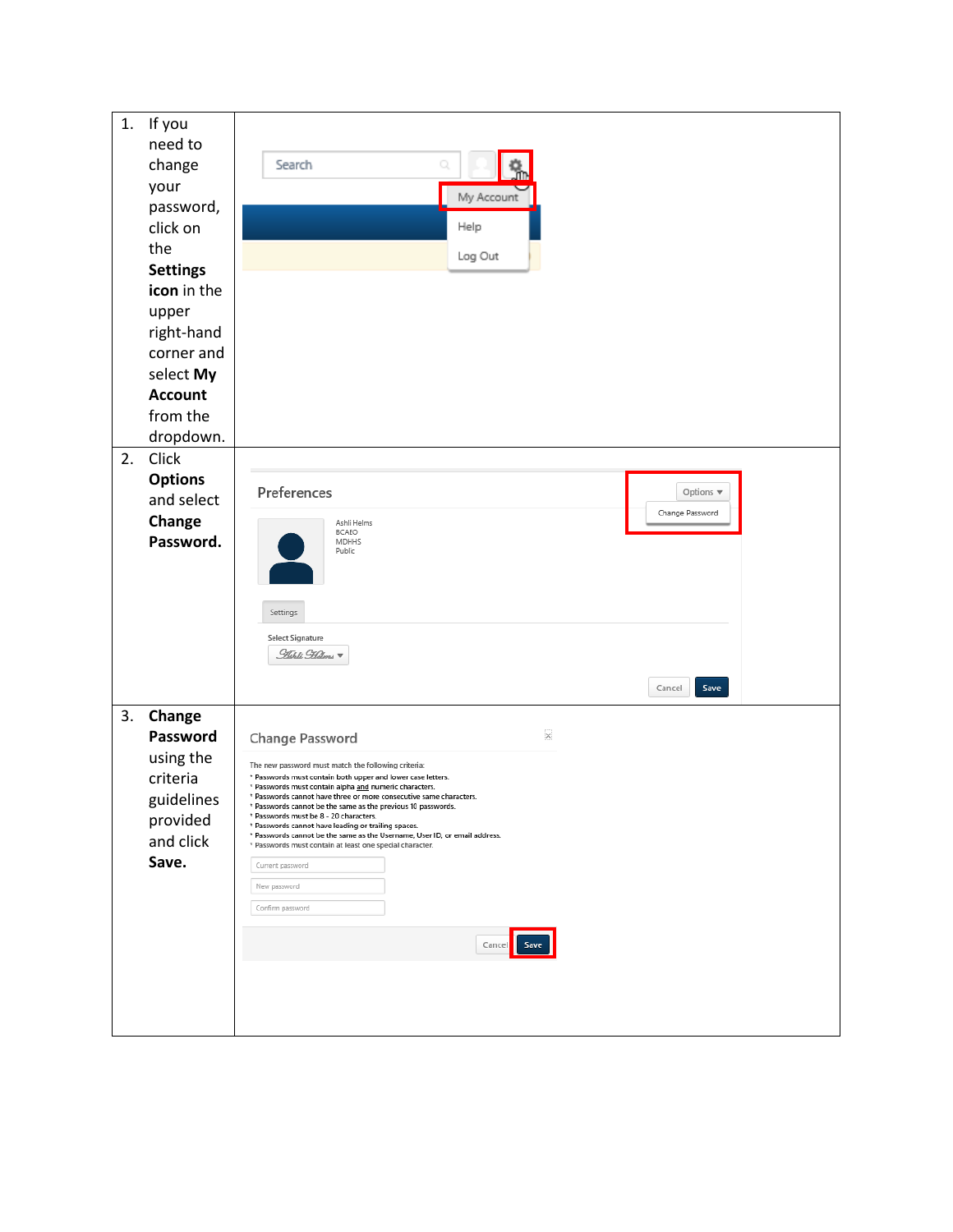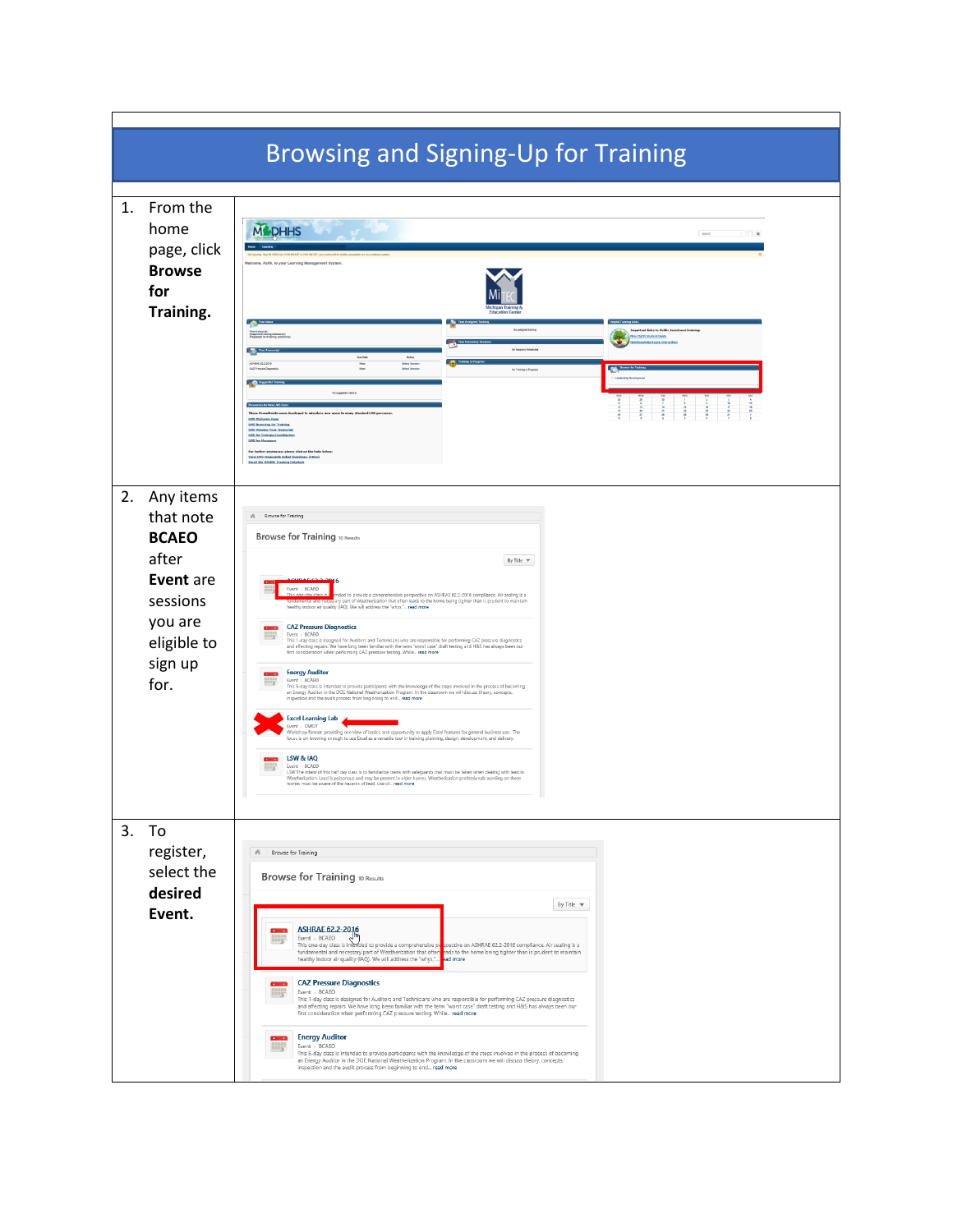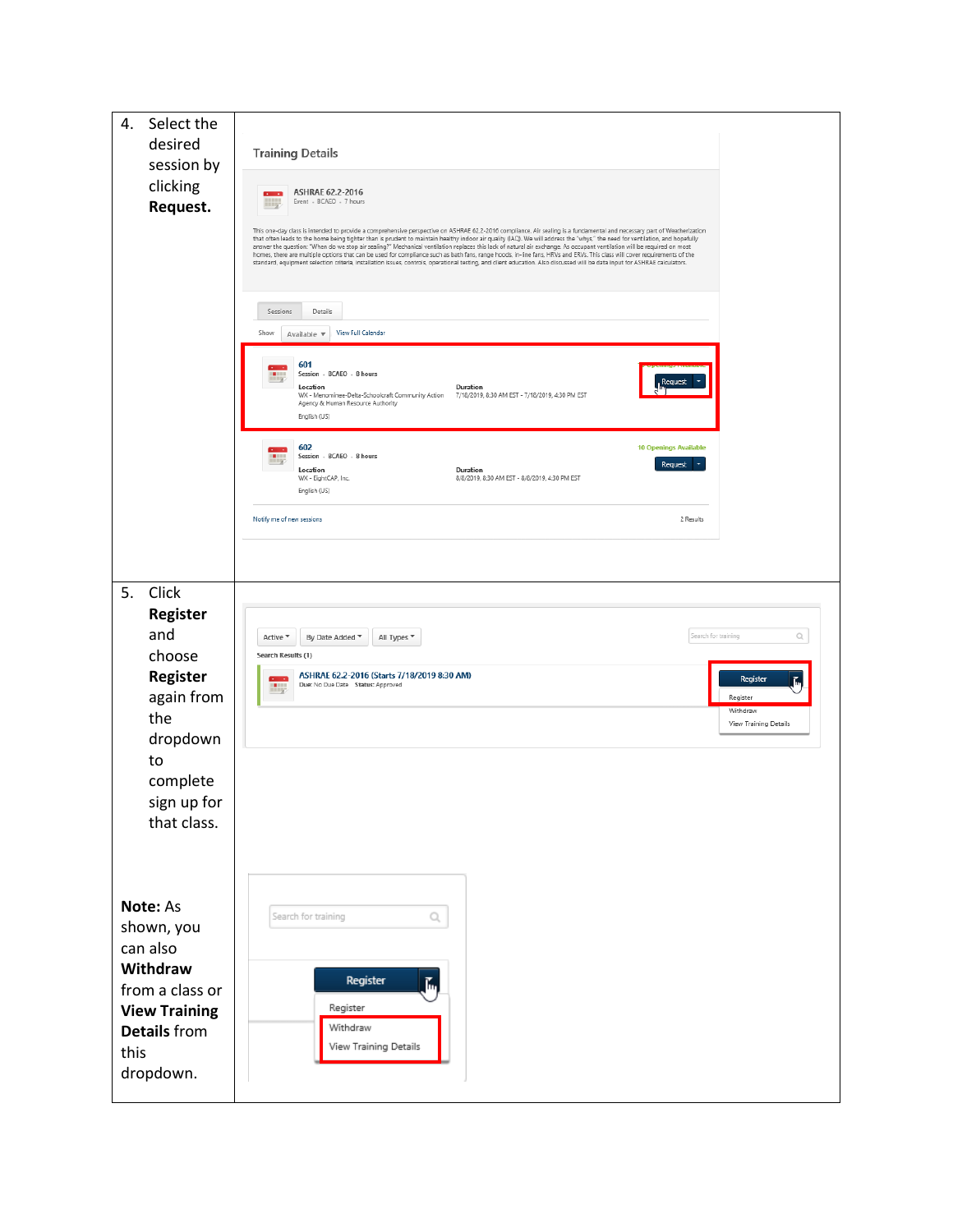| 6. | You are<br>now<br>registered<br>for this<br>session, as<br>shown<br>here, and<br>on the<br>home<br>page.         | Search for training<br>Active $\overline{\phantom{x}}$ By Date Added $\overline{\phantom{x}}$ All Types $\overline{\phantom{x}}$<br>$\mathbb{Q}_i$<br>Search Results (1)<br>ASHRA 62.2-2016 (Starts 7/18/2 19 8:30 AM)<br>View Training D<br>Ξ<br>Iste Status; Regi<br>lichigan Training &<br><b>Education Center</b><br>Your Assign<br>Your In<br>No assigned training<br>Status<br>ASHRAE 62.2-2016 (Starts 7/18/2019)<br>Registerer<br><b>Due Date</b><br>Action<br>ASHRAE 62.2-2016<br>None<br>Withdraw<br><b>Column</b>                                                                                                                                                                                                                                                                                                                                                                               |  |
|----|------------------------------------------------------------------------------------------------------------------|------------------------------------------------------------------------------------------------------------------------------------------------------------------------------------------------------------------------------------------------------------------------------------------------------------------------------------------------------------------------------------------------------------------------------------------------------------------------------------------------------------------------------------------------------------------------------------------------------------------------------------------------------------------------------------------------------------------------------------------------------------------------------------------------------------------------------------------------------------------------------------------------------------|--|
|    |                                                                                                                  | <b>Viewing Your Transcript</b>                                                                                                                                                                                                                                                                                                                                                                                                                                                                                                                                                                                                                                                                                                                                                                                                                                                                             |  |
| 1. | <b>View Your</b><br><b>Transcript</b><br>at a glance<br>from the<br>home<br>page.                                | <b>MODHHS</b><br>$\mathcal{F} = \mathbb{R}^{n \times n}$<br>$\begin{array}{ c c c c c c c c c } \hline & \multicolumn{1}{ c }{\text{Sum}} & \multicolumn{1}{ c }{\text{Sum}} \\ \hline \multicolumn{1}{ c }{\text{Sum}} & \multicolumn{1}{ c }{\text{Sum}} & \multicolumn{1}{ c }{\text{Sum}} & \multicolumn{1}{ c }{\text{Sum}} \\ \hline \multicolumn{1}{ c }{\text{Sum}} & \multicolumn{1}{ c }{\text{Sum}} & \multicolumn{1}{ c }{\text{Sum}} & \multicolumn{1}{ c }{\text{Sum}} & \multicolumn{1}{ c }{\text{Sum$<br>ne, Ashli, to your Learning Management Syste<br>æ.<br>lebat Imake<br>lebat lessier<br>No Training in Progres<br><b>LHS Welcome Page</b><br><b>LHS Reowsing for Training</b><br>LHS Viewing Your Trans<br>LHS for Training Coardin<br>For further assistance, please click on the links below.<br>Youx LHS Frequently Asked Questions (FAQs)<br>Email the MOUNS Training Helpdeak |  |
|    | 2. Or click<br>Your<br><b>Transcript</b><br>for more<br>options,<br>including<br>adding<br>external<br>training. | Your Transcript<br>Due Date<br>Action<br>ASHRAE 62.2-2016<br><b>Select Session</b><br>None<br>CAZ Pressure Diagnostics<br>None<br><b>Select Session</b>                                                                                                                                                                                                                                                                                                                                                                                                                                                                                                                                                                                                                                                                                                                                                    |  |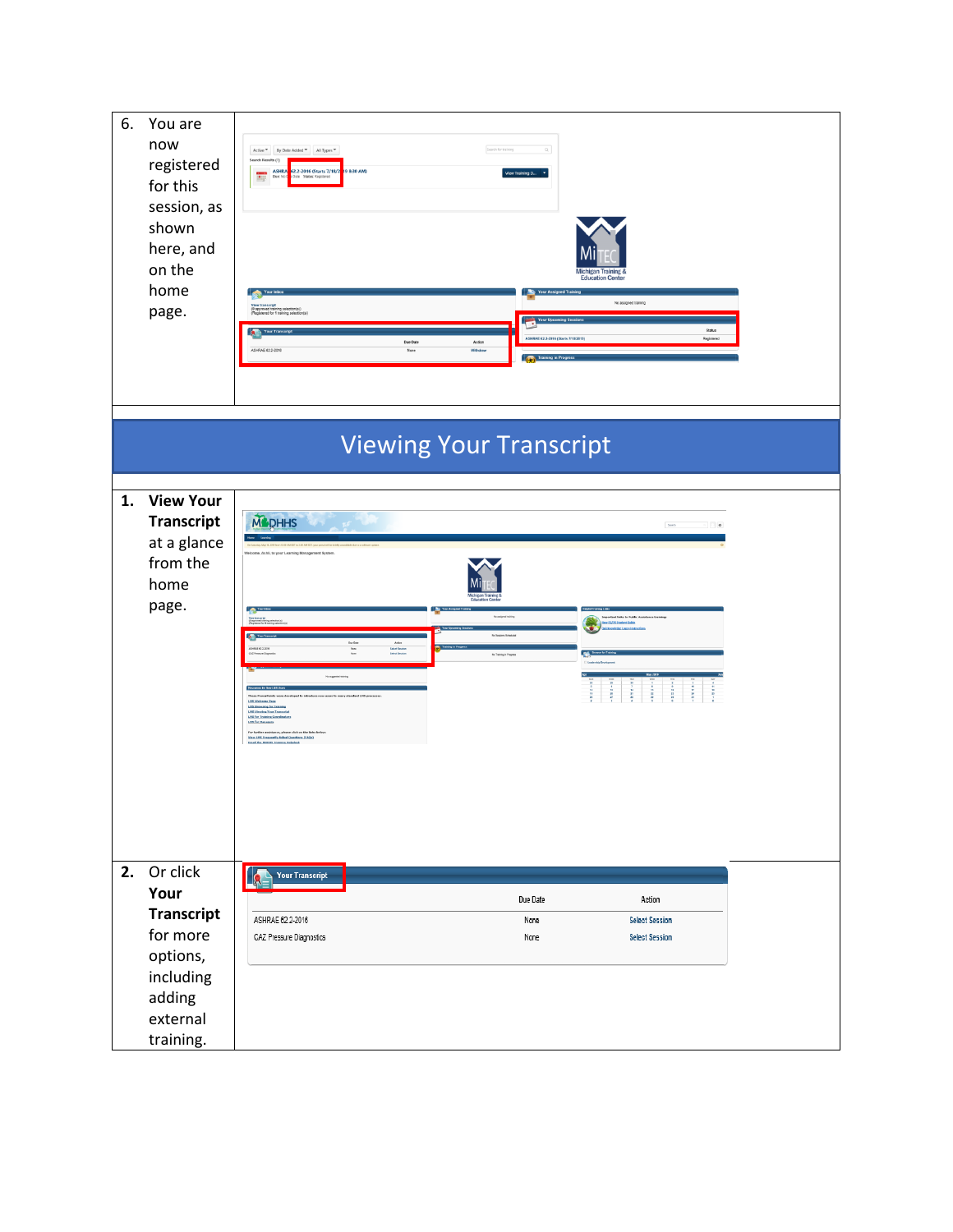| <b>Adding External Training</b>                                                                                                                                                                                                                                                                                                                                                                                                                                                                                                                                                                                                                                                                             |                                                                                                                                                                                                                                                                                                                                                                                                                                                                                                                                                                                                                                                                           |  |  |  |
|-------------------------------------------------------------------------------------------------------------------------------------------------------------------------------------------------------------------------------------------------------------------------------------------------------------------------------------------------------------------------------------------------------------------------------------------------------------------------------------------------------------------------------------------------------------------------------------------------------------------------------------------------------------------------------------------------------------|---------------------------------------------------------------------------------------------------------------------------------------------------------------------------------------------------------------------------------------------------------------------------------------------------------------------------------------------------------------------------------------------------------------------------------------------------------------------------------------------------------------------------------------------------------------------------------------------------------------------------------------------------------------------------|--|--|--|
| Click the<br>1.<br>ellipsis ()<br>to open<br>the<br>dropdown<br>menu.                                                                                                                                                                                                                                                                                                                                                                                                                                                                                                                                                                                                                                       | $\Box$<br><b>Transcript:</b><br>Use the transcript to manage all active training.<br>Add External<br>Export to PDF<br>Print Transcript<br>Search for t<br>Active $\mathbf{v}$ By Date Added $\mathbf{v}$ All Types $\mathbf{v}$<br>Run Transcript Report<br>Download Offline Learning<br>Search Results (2)<br>Add Learning Reporter<br>ASHRAE 62.2-2016 (Starts 7/18/2019 8:30 AM)<br><b>Select Session</b><br>F<br>Due: No Due Date Status: WI<br>CAZ Pressure Diagnostics (Starts 7/17/2019 8:30 AM)<br>Due: No Due Date Status: Withdrawn<br><b>Select Session</b><br>E                                                                                               |  |  |  |
| 2. Select Add<br><b>External</b><br>Transcript:<br>$\cdots$<br>Use the transcript to manage all active training.<br>Add External Training<br>Training.<br>Print Transcript<br>Search for t<br>By Date Added ▼<br>Active ▼<br>All Types<br>Run Transcript Report<br>Note: External<br>Download Offline Learning<br>Search Results (2)<br>Add Learning Reporter<br>training is to<br>ASHRAE 62.2-2016 (Starts 7/18/2019 8:30 AM)<br><b>Select Session</b><br>Due: No Due Date Status: Withdrawn<br>÷.<br>log all training<br>you have<br>CAZ Pressure Diagnostics (Starts 7/17/2019 8:30 AM)<br><b>Select Session</b><br>Due: No Due Date Status: Withdrawn<br>$\mathbf{L}_x$<br>taken outside<br>of the LMS. |                                                                                                                                                                                                                                                                                                                                                                                                                                                                                                                                                                                                                                                                           |  |  |  |
| Complete<br>3.<br>the form<br>and click<br>Submit.                                                                                                                                                                                                                                                                                                                                                                                                                                                                                                                                                                                                                                                          | Add External Training<br>Enter the information below after you have completed/attended the training and it will be submitted for approval by your manager. If approved, you will then need<br>to "mark completed<br>Language<br>English (US)<br>Training Title<br><b>Training Description</b><br>Vendor/Institution<br>Training Dates<br>$\text{Sort} \, \text{Dm} = \boxed{\text{m}}$ .<br>For $\text{Dm} = \boxed{\text{m}}$ .<br>Credit Hours Ea<br>Training Hours (length of training)<br>Minutes<br>Hours<br>$\qquad \qquad \circ$<br>$\times$<br>Enter Number<br>CE's Offered<br>$\Box$<br>Attachment(s)<br>Drag and drop files here or Select a file<br>Car Submit |  |  |  |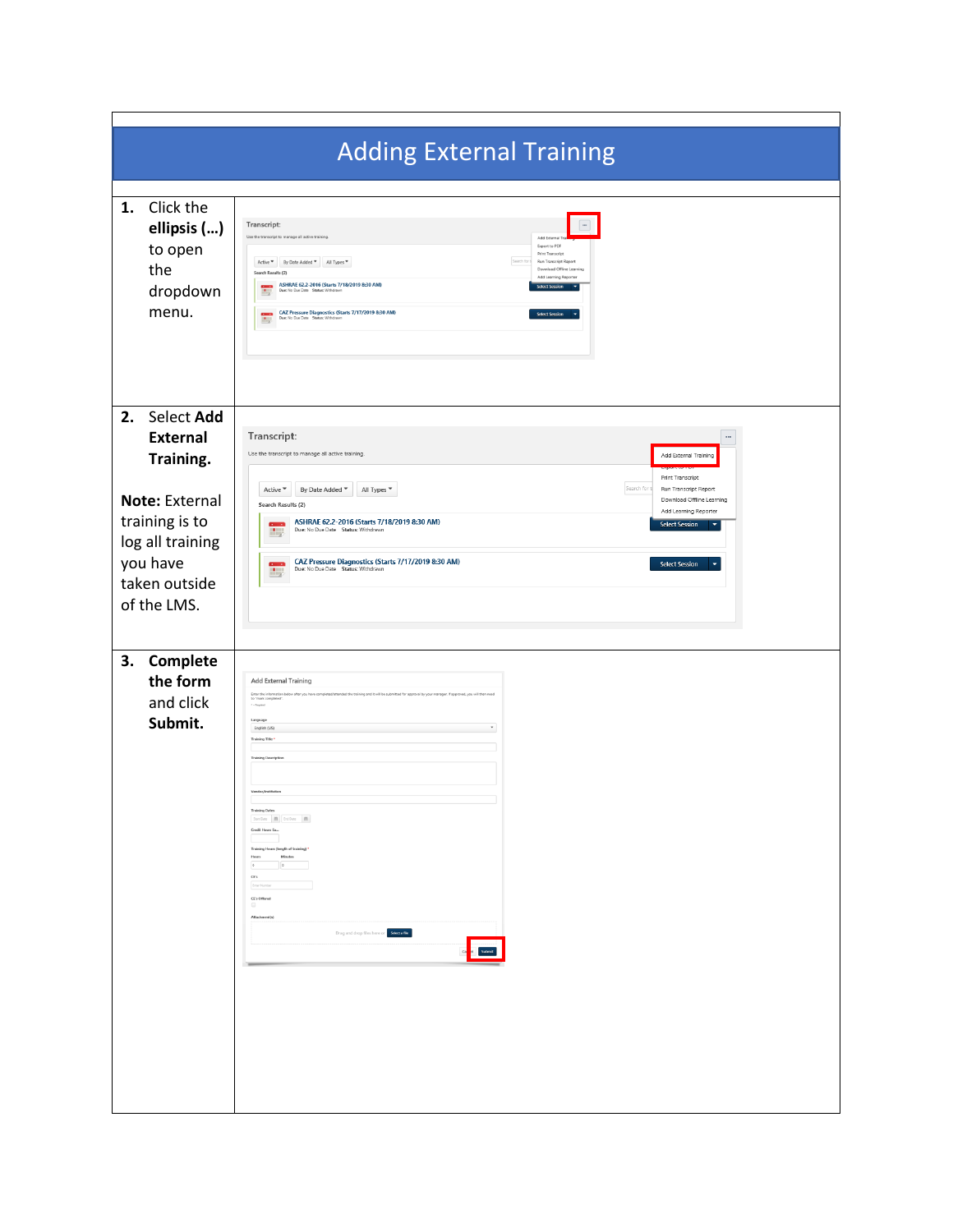| 4. | <b>Click Mark</b><br>Complete.                                                                     | $\langle \hat{\Omega} \rangle$ Ashli Helms > Transcript: Ashli Helms<br>Transcript: Ashli Helms<br>$\overline{\phantom{a}}$<br>Use the transcript to manage all active training.<br>Search for training<br>Active $\Psi$ By Date Added $\Psi$ All Types $\Psi$<br>$\bigcirc_{i}$<br>Search Results (4)<br><b>Energy Auditor</b><br>Due Date Status: Registered<br>LSW & IAQ (Starts 7/16/2019 8:30 AM)<br>View Training D<br>E<br>Due: No Due Date Status: Reg                                                                                                                                                                                                                                                                                                                                  |
|----|----------------------------------------------------------------------------------------------------|-------------------------------------------------------------------------------------------------------------------------------------------------------------------------------------------------------------------------------------------------------------------------------------------------------------------------------------------------------------------------------------------------------------------------------------------------------------------------------------------------------------------------------------------------------------------------------------------------------------------------------------------------------------------------------------------------------------------------------------------------------------------------------------------------|
|    |                                                                                                    |                                                                                                                                                                                                                                                                                                                                                                                                                                                                                                                                                                                                                                                                                                                                                                                                 |
|    |                                                                                                    | <b>Viewing Your Upcoming Sessions</b>                                                                                                                                                                                                                                                                                                                                                                                                                                                                                                                                                                                                                                                                                                                                                           |
| 1. | <b>View Your</b><br><b>Upcoming</b><br><b>Sessions</b><br>at a glance<br>from the<br>home<br>page. | <b>M</b> DHHS<br>Search<br>Welcome, Ashli, to your Learning Management System<br><b>Contract Contract</b><br>No assigned training<br>nt links to Public Ass<br>(8 approved)<br>w ES/FIS Student Guide<br><b>All You To</b><br>Status<br>Registered<br>Due Date<br>Action<br>LSW & VAQ<br>Nove<br>Nove<br>Nove<br>Willelman<br>Select Session<br>Select Session<br>ADVINE 623-2016<br>CAZ Pressure Diago<br>No Training in Progress<br>Leadership D<br>No suggested training<br>--<br>$\mathbf{R} \approx \mathbf{R} \times \mathbf{R}$<br><b>These PowerPoints were</b><br>ed to introduce new users to many standard LHS<br><b>LHS Welcome Page</b><br><b>LHS Browsing for Training</b><br><b>LHS Viewing Your Transcript</b><br><b>LHS for Training Coordinate</b><br><b>LHS for Hanagers</b> |
| 2. | Or click<br>the Course<br>Name to<br>obtain<br><b>Training</b><br>Details.                         | Your Upcoming Sessions<br>L SW & IAQ (Starts 7/16/2019)<br>Registered<br>ing Details<br><b>Anip Cambridge Rev.</b> Viewbert<br>policy regarding made and monitors, tennisting<br>shortling conditions. We sell also lined at hashful<br>ACTUAL TRANSMISSION<br>Available las<br>Trajiah Life<br><b>Mpn</b><br>KHT/MTC<br>Registration Dea<br>17 A/201 - A H of<br>Seats Available<br>Traindeg:<br>Not fabu<br><b>Ballet</b><br>Yang Parang<br><b>Staket Bate</b><br>+ Year Ingles<br>Shering<br>Auto 21<br>$\begin{tabular}{ c c c } \hline & LWW R 1822 \\ \hline \hline 11 & 16 & 16 & 16 & 16 \\ \hline 22 & 16 & 16 & 16 & 16 \\ \hline 384 & 16 & 16 & 16 \\ \hline 176 & 18 & 16 & 16 \\ \hline \end{tabular}$<br>$\frac{Eek}{\lambda \lambda \lambda}$                                   |